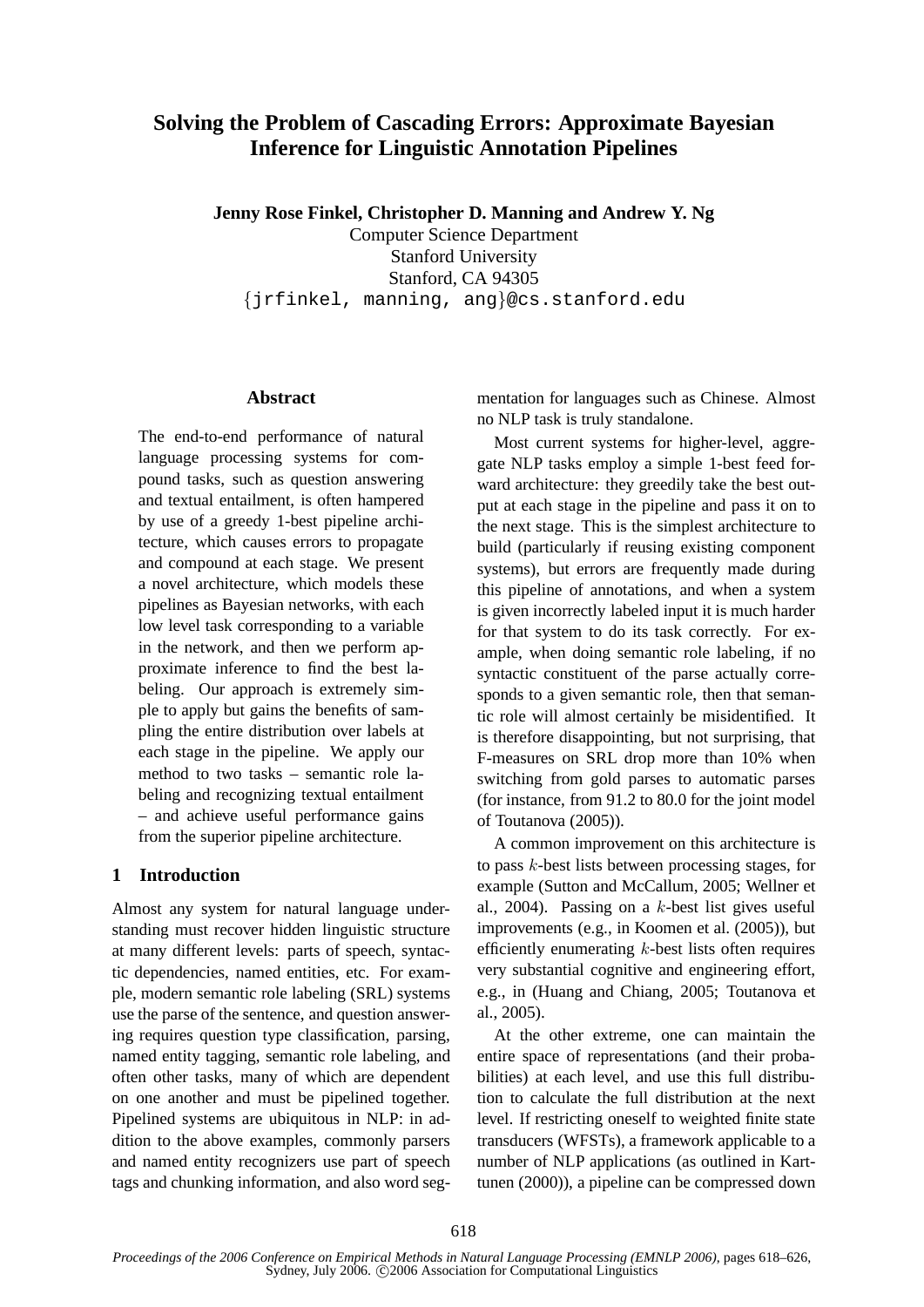into a single WFST, giving outputs equivalent to propagating the entire distribution through the pipeline. In the worst case there is an exponential space cost, but in many relevant cases composition is in practice quite practical. Outside of WFSTs, maintaining entire probability distributions is usually infeasible in NLP, because for most intermediate tasks, such as parsing and named entity recognition, there is an exponential number of possible labelings. Nevertheless, for some models, such as most parsing models, these exponential labelings can be compactly represented in a packed form, e.g., (Maxwell and Kaplan, 1995; Crouch, 2005), and subsequent stages can be reengineered to work over these packed representations, e.g., (Geman and Johnson, 2002). However, doing this normally also involves a very high cognitive and engineering effort, and in practice this solution is infrequently adopted. Moreover, in some cases, a subsequent module is incompatible with the packed representation of a previous module and an exponential amount of work is nevertheless required within this architecture.

Here we present an attractive middle ground in dealing with linguistic pipelines. Rather than only using the 1 or  $k$  most likely labelings at each stage, we would indeed like to take into account all possible labelings and their probabilities, but we would like to be able to do so without a lot of thinking or engineering. We propose that this can be achieved by use of approximate inference. The form of approximate inference we use is very simple: at each stage in the pipeline, we draw a sample from the distribution of labels, conditioned on the samples drawn at previous stages. We repeat this many times, and then use the samples from the last stage, which corresponds to the ultimate, higher-level task, to form a majority vote classifier. As the number of samples increases, this method will approximate the complete distribution. Use of the method is normally a simple modification to an existing piece of code, and the method is general. It can be applied not only to all pipelines, but to multi-stage algorithms which are not pipelines as well.

We apply our method to two problems: semantic role labeling and recognizing textual entailment. For semantic role labeling we use a two stage pipeline which parses the input sentence, and for recognizing textual entailment we use a three stage pipeline which tags the sentence with named entities and then parses it before passing it to the entailment decider.

## **2 Approach**

## **2.1 Overview**

In order to do approximate inference, we model the entire pipeline as a Bayesian network. Each stage in the pipeline corresponds to a variable in the network. For example, the parser stage corresponds to a variable whose possible values are all possible parses of the sentence. The probabilities of the parses are conditioned on the parent variables, which may just be the words of the sentence, or may be the part of speech tags output by a part of speech tagger.

The simple linear structure of a typical linguistic annotation network permits exact inference that is quadratic in the number of possible labels at each stage, but unfortunately our annotation variables have a very large domain. Additionally, some networks may not even be linear; frequently one stage may require the output from multiple previous stages, or multiple earlier stages may be completely independent of one another. For example, a typical QA system will do question type classification on the question, and from that extract keywords which are passed to the information retreival part of the system. Meanwhile, the retreived documents are parsed and tagged with named entities; the network rejoins those outputs with the question type classification to decide on the correct answer. We address these issues by using approximate inference instead of exact inference. The structure of the nodes in the network permits direct sampling based on a topological sort of the nodes. Samples are drawn from the conditional distributions of each node, conditioned on the samples drawn at earlier nodes in the topological sort.

## **2.2 Probability of a Complete Labeling**

Before we can discuss how to sample from these Bayes nets, we will formalize how to move from an annotation pipeline to a Bayes net. Let A be the set of *n* annotators  $A_1$ ,  $A_2$ , ...,  $A_n$  (e.g., part of speech tagger, named entity recognizer, parser). These are the variables in the network. For annotator  $a_i$ , we denote the set of other annotators whose input is directly needed as  $Parents(A_i) \subset \mathbf{A}$ and a particular assignment to those variables is  $parents(A_i)$ . The possible values for a particu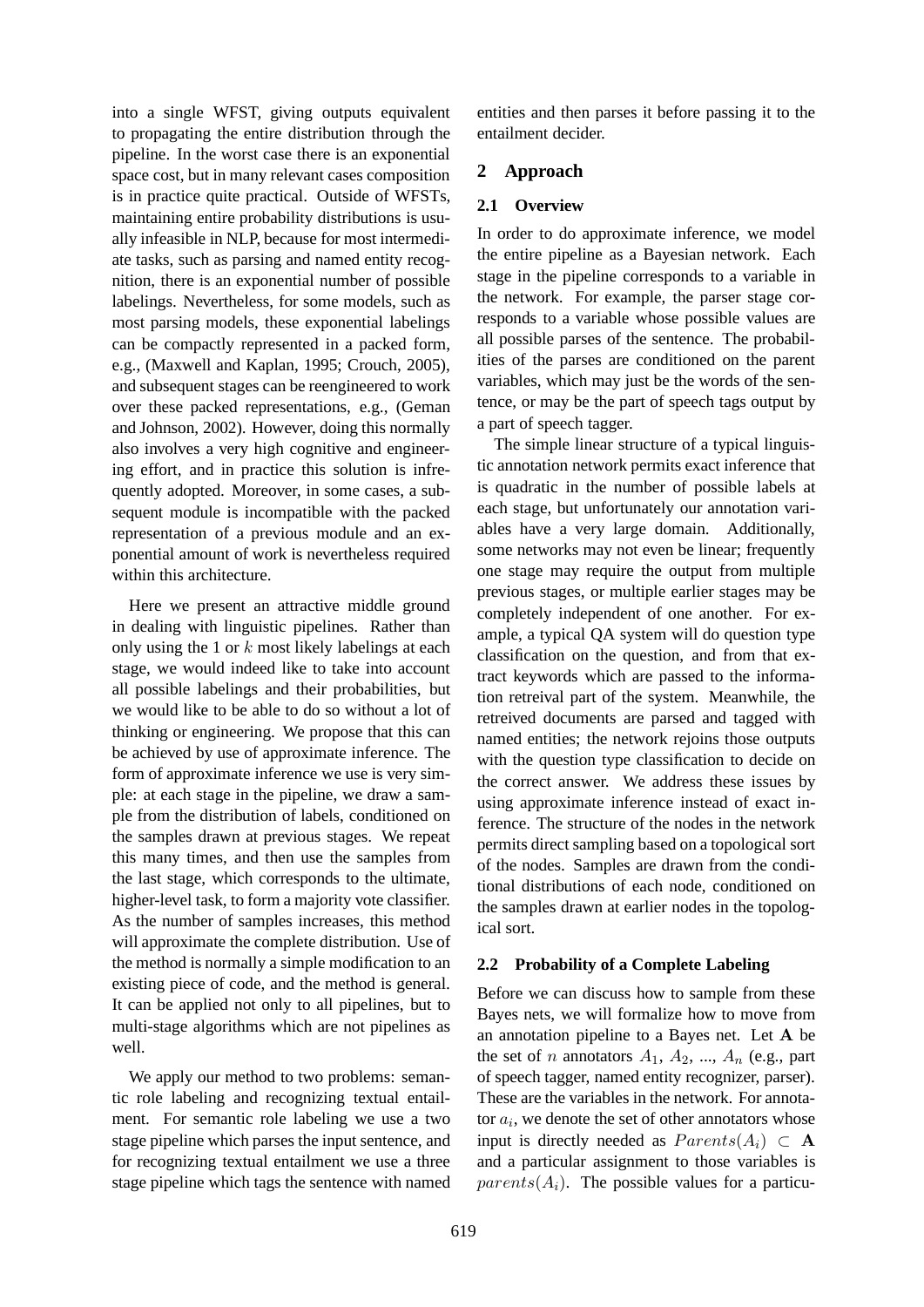lar annotator  $A_i$  are  $a_i$  (e.g., a particular parse tree or named entity tagging). We can now formulate the probability of a complete annotation (over all annotators) in the standard way for Bayes nets:

$$
P_{BN}(a_1, a_2, ..., a_n) = \prod_{i=1}^{N} P(a_i | parents(A_i))
$$
\n(1)

## **2.3 Approximate Inference in Bayesian Networks**

This factorization of the joint probability distribution facilitates inference. However, exact inference is intractable because of the number of possible values for our variables. Parsing, part of speech tagging, and named entity tagging (to name a few) all have a number of possible labels that is exponential in the length of the sentence, so we use approximate inference. We chose Monte Carlo inference, in which samples drawn from the joint distribution are used to approximate a marginal distribution for a subset of variables in the distribution. First, the nodes are sorted in topological order. Then, samples are drawn for each variable, conditioned on the samples which have already been drawn. Many samples are drawn, and are used to estimate the joint distribution.

Importantly, for many language processing tasks our application only needs to provide the most likely value for a high-level linguistic annotation (e.g., the guessed semantic roles, or answer to a question), and other annotations such as parse trees are only present to assist in performing that task. The probability of the final annotation is given by:

$$
P_{BN}(a_n) = \sum_{a_1, a_2, \dots, a_{n-1}} P_{BN}(a_1, a_2, \dots, a_n) \tag{2}
$$

Because we are summing out all variables other than the final one, we effectively use only the samples drawn from the final stage, ignoring the labels of the variables, to estimate the marginal distribution over that variable. We then return the label which had the highest number of samples. For example, when trying to recognize textual entailment, we count how many times we sampled "yes, it is entailed" and how many times we sampled "no, it is not entailed" and return the answer with more samples.

When the outcome you are trying to predict is binary (as is the case with RTE) or  $n$ -ary for small

 $n$ , the number of samples needed to obtain a good estimate of the posterior probability is very small. This is true even if the spaces being sampled from during intermediate stages are exponentially large (such as the space of all parse trees). Ng and Jordan (2001) show that under mild assumptions, with only  $N$  samples the relative classification error will be at most  $O(\frac{1}{N})$  $\frac{1}{N}$ ) higher than the error of the Bayes optimal classifier (in our case, the classifier which does exact inference). Even if the outcome space is not small, the sampling technique we present can still be very useful, as we will see later for the case of SRL.

## **3 Generating Samples**

The method we have outlined requires the ability to sample from the conditional distributions in the factored distribution of (1): in our case, the probability of a particular linguistic annotation, conditioned on other linguistic annotations. Note that this differs from the usual annotation task: taking the argmax. But for most algorithms the change is a small and easy change. We discuss how to obtain samples efficiently from a few different annotation models: probabilistic context free grammars (PCFGs), and conditional random fields (CRFs).

## **3.1 Sampling Parses**

Bod (1995) discusses parsing with probabilistic tree substitution grammars, which, unlike simple PCFGs, do not have a one-to-one mapping between output parse trees and a derivation (a bag of rules) that produced it, and hence the most-likely derivation may not correspond to the most likely parse tree. He therefore presents a bottom-up approach to sampling derivations from a derivation forest, which does correspond to a sample from the space of parse trees. Goodman (1998) presents a top-down version of this algorithm. Although we use a PCFG for parsing, it is the grammar of (Klein and Manning, 2003), which uses extensive statesplitting, and so there is again a many-to-one correspondence between derivations and parses, and we use an algorithm similar to Goodman's in our work.

PCFGs put probabilities on each rule, such as  $S \rightarrow NP VP$  and  $NN \rightarrow 'dog'$ . The probability of a parse is the product of the probabilities of the rules used to construct the parse tree. A dynamic programing algorithm, the *inside algorithm*, can be used to find the probability of a sentence. The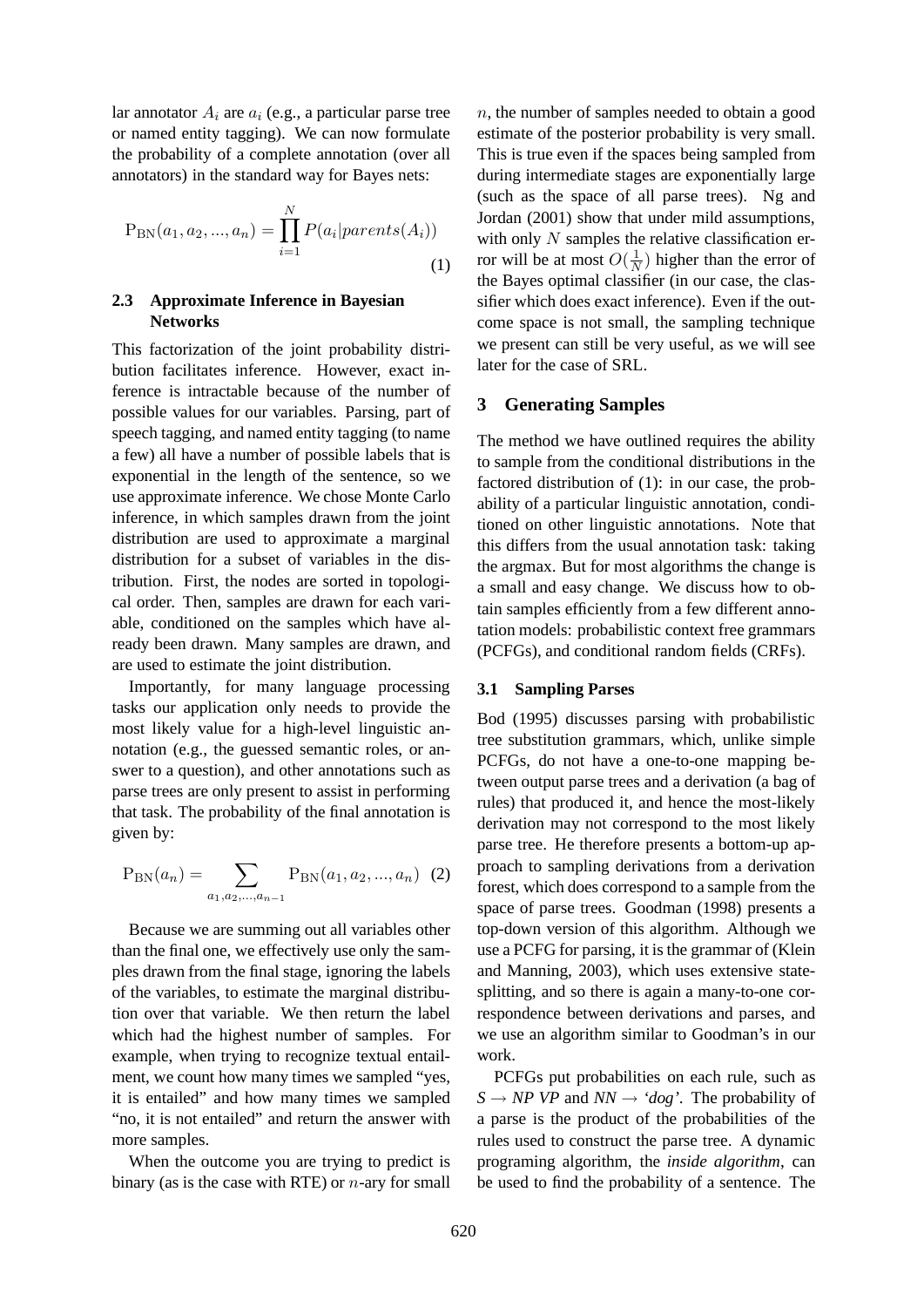*inside probability*  $\beta_k(p,q)$  is the probability that words  $p$  through  $q$ , inclusive, were produced by the non-terminal  $k$ . So the probability of the sentence *The boy pet the dog.* is equal to the inside probability  $\beta_S(1, 6)$ , where the first word,  $w_1$  is *The* and the sixth word,  $w_6$ , is *[period]*. It is also useful for our purposes to view this quantity as the sum of the probabilities of all parses of the sentence which have *S* as the start symbol. The probability can be defined recursively (Manning and Schütze, 1999) as follows:

$$
\beta_k(p,q) =
$$
\n
$$
\begin{cases}\nP(N^k \to w_p) & \text{if } p = q \\
\sum_{r,s} \sum_{d=p}^{q-1} P(N^k \to N^r N^s) \beta_r(p,d) \beta_s(d+1,q) \\
\text{otherwise}\n\end{cases}
$$
\n(3)

where  $N^k$ ,  $N^r$  and  $N^s$  are non-terminal symbols and  $w_p$  is the word at position p. We have omitted the case of unary rules for simplicity since it requires a closure operation.

These probabilities can be efficiently computed using a dynamic program. or memoization of each value as it is calculated. Once we have computed all of the inside probabilities, they can be used to generate parses from the distribution of all parses of the sentence, using the algorithm in Figure 1.

This algorithm is called after all of the inside probabilities have been calculated and stored, and take as parameters  $S$ , 1, and  $length(sentence)$ . It works by building the tree, starting from the root, and recursively generating children based on the posterior probabilities of applying each rule and each possible position on which to split the sentences. Intuitively, the algorithm is given a nonterminal symbol, such as *S* or *NP*, and a span of words, and has to decide (a) what rule to apply to expand the non-terminal, and (b) where to split the span of words, so that each non-terminal resulting from applying the rule has an associated word span, and the process can repeat. The inside probabilities are calculated just once, and we can then generate many samples very quickly; *DrawSamples* is linear in the number of words, and rules.

## **3.2 Sampling Named Entity Taggings**

To do named entity recognition, we chose to use a conditional random field (CRF) model, based on Lafferty et al. (2001). CRFs represent the state of

function 
$$
DRAWSAMPLE(N^k, r, s)
$$
\nif  $r = s$ \n tree-label =  $N^k$ \n treechild = word(r)\n return (tree)\nfor each rule  $m \in \{m' : head(m') = N^k\}$ \n $N^i \leftarrow \text{lChild}(m)$ \n $N^j \leftarrow \text{rChild}(m)$ \nfor  $q \leftarrow r$  to  $s - 1$ \n scores(m, q)  $\leftarrow P(m)\beta_i(r, q)\beta_j(q + 1, s)$ \n $(m, q) \leftarrow \text{SAMPLEROM}(scores)$ \n tree-label = head(m)\n tree.lChild = DRAWSAMPLE(lChild(m), r, q)\n tree.rChild = DRAWSAMPLE(rChild(m), q + 1, s)\nreturn (tree)\n

Figure 1: Pseudo-code for sampling parse trees from a PCFG. This is a recursive algorithm which starts at the root of the tree and expands each node by sampling from the distribution of possible rules and ways to split the span of words. Its arguments are a non-terminal and two integers corresponding to word indices, and it is initially called with arguments *S*, 1, and the length of the sentence. There is a call to *sampleFrom*, which takes an (unnormalized) probability distribution, normalizes it, draws a sample and then returns the sample.

the art in sequence modeling – they are discriminatively trained, and maximize the joint likelihood of the entire label sequence in a manner which allows for bi-directional flow of information. In order to describe how samples are generated, we generalize CRFs in a way that is consistent with the Markov random field literature. We create a linear chain of *cliques*, each of which represents the probabilistic relationship between an adjacent set of *n* states using a *factor table* containing  $|S|^n$ values. These factor tables on their own should *not* be viewed as probabilities, unnormalized or otherwise. They are, however, defined in terms of exponential models conditioned on features of the observation sequence, and must be instantiated for each new observation sequence. The probability of a state sequence is then defined by the sequence of factor tables in the clique chain, given the observation sequence:

$$
P_{CRF}(\mathbf{s}|\mathbf{o}) = \frac{1}{Z(\mathbf{o})} \prod_{i=1}^{N} F_i(s_{i-n} \dots s_i)
$$
 (4)

where  $F_i(s_{i-n} \dots s_i)$  is the element of the factor table at position *i* corresponding to states  $s_{i-n}$ through  $s_i$ , and  $Z(o)$  is the partition function which serves to normalize the distribution. $1$  To in-

<sup>&</sup>lt;sup>1</sup>To handle the start condition properly, imagine also that we define a set of distinguished start states  $s_{-(n-1)} \ldots s_0$ .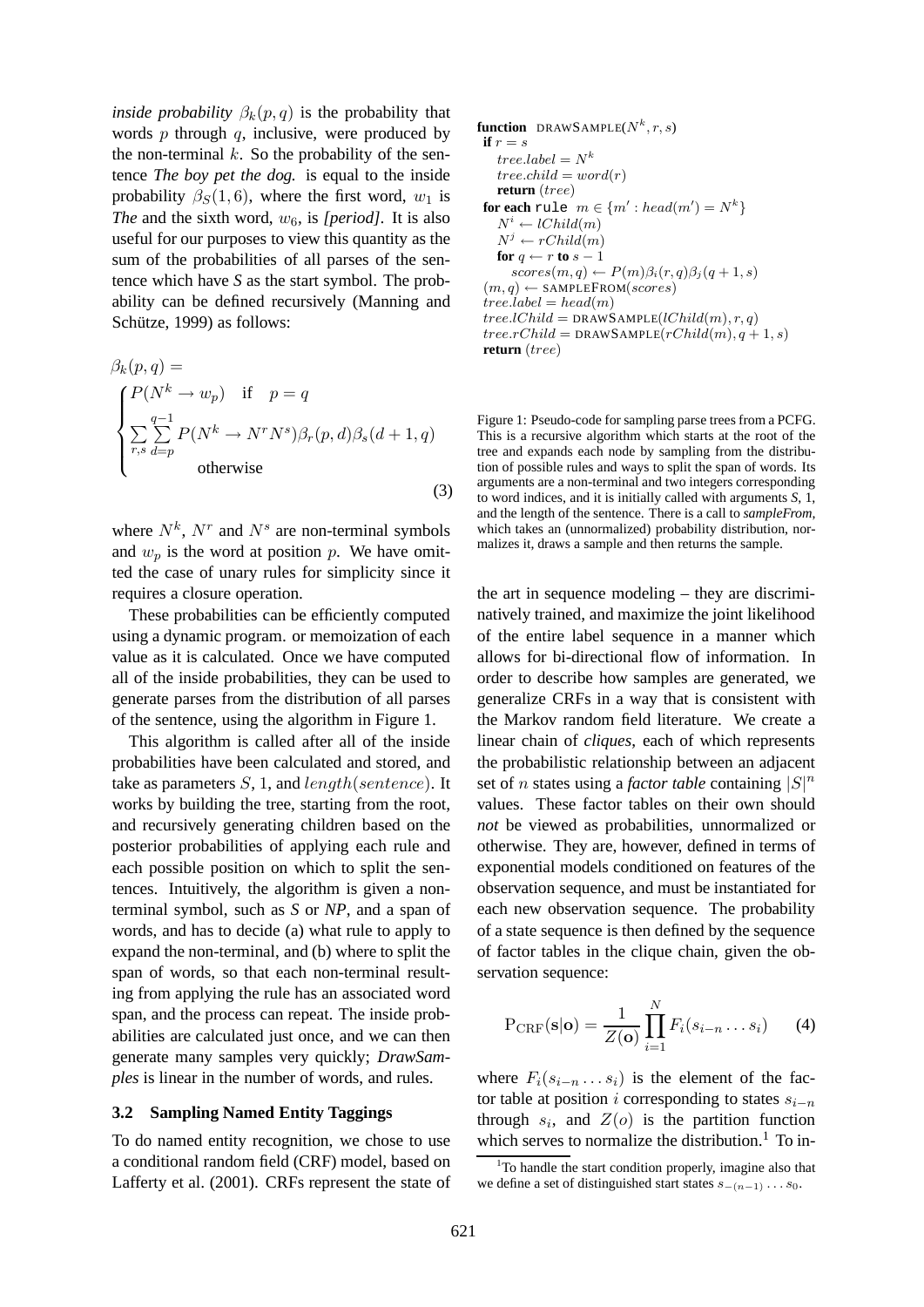fer the most likely state sequence in a CRF it is customary to use the Viterbi algorithm.

We then apply a process called *clique tree calibration*, which involves passing *messages* between the cliques (see Cowell et al. (2003) for a full treatment of this topic). After this process has completed, the factor tables can be viewed as unnormalized probabilities, which can be used to compute conditional probabilities,  $P_{CRF}(s_i|s_{i-n} \ldots s_{i-1}, o)$ . Once these probabilities have been calculated, generating samples is very simple. First, we draw a sample for the label at the first position, $2$  and then, for each subsequent position, we draw a sample from the distribution for that position, conditioned on the label sampled at the previous position. This process results in a sample of a complete labeling of the sequence, drawn from the posterior distribution of complete named entity taggings.

Similarly to generating sample parses, the expensive part is calculating the probabilities; once we have them we can generate new samples very quickly.

## **3.3** k**-Best Lists**

At first glance, k-best lists may seem like they should outperform sampling, because in effect they are the  $k$  best samples. However, there are several important reasons why one might prefer sampling. One reason is that the  $k$  best paths through a word lattice, or the  $k$  best derivations in parse forest do not necessarily correspond to the k best sentences or parse trees. In fact, there are no known sub-exponential algorithms for the best outputs in these models, when there are multiple ways to derive the same output.<sup>3</sup> This is not just a theoretical concern – the Stanford parser uses such a grammar, and we found that when generating a 50-best derivation list that on average these derivations corresponded to about half as many unique parse trees. Our approach circumvents this issue entirely, because the samples are generated from the actual output distribution.

Intuition also suggests that sampling should give more diversity at each stage, reducing the likelihood of not even considering the correct output. Using the Brown portion of the SRL test set (discussed in sections 4 and 6.1), and 50 samples/50-best, we found that on average the 50samples system considered approximately 25% more potential SRL labelings than the 50-best system.

When pipelines have more than two stages, it is customary to do a beam search, with a beam size of  $k$ . This means that at each stage in the pipeline, more and more of the probability mass gets "thrown away." Practically, this means that as pipeline length increases, there will be increasingly less diversity of labels from the earlier stages. In a degenerate 10-stage, k-best pipeline, where the last stage depends mainly on the first stage, it is probable that all but a few labelings from the first stage will have been pruned away, leaving something much smaller than a k-best sample, possibly even a 1-best sample, as input to the final stage. Using approximate inference to estimate the marginal distribution over the last stage in the pipeline, such as our sampling approach, the pipeline length does not have this negative impact or affect the number of samples needed. And unlike k-best beam searches, there is an entire research community, along with a large body of literature, which studies how to do approximate inference in Bayesian networks and can provide performance bounds based on the method and the number of samples generated.

One final issue with the  $k$ -best method arises when instead of a linear chain pipeline, one is using a general directed acyclic graph where a node can have multiple parents. In this situation, doing the  $k$ -best calculation actually becomes exponential in the size of the largest in-degree of a node – for a node with *n* parents, you must try all  $k^n$  combinations of the values for the parent nodes. With sampling this is not an issue; each sample can be generated based on a topological sort of the graph.

## **4 Semantic Role Labeling**

## **4.1 Task Description**

Given a sentence and a target verb (the *predicate*) the goal of semantic role labeling is to identify and label syntactic constituents of the parse tree with semantic roles of the predicate. Common roles are *agent*, which is the thing performing the action, *patient*, which is the thing on which the action is being performed, and *instrument*, which is the thing with which the action is being done. Additionally, there are *modifier arguments* which can specify the location, time, manner, etc. The following sentence provides an example of a predi-

 $2^2$ Conditioned on the distinguished start states.

<sup>3</sup>Many thanks to an anonymous reviewer for pointing out this argument.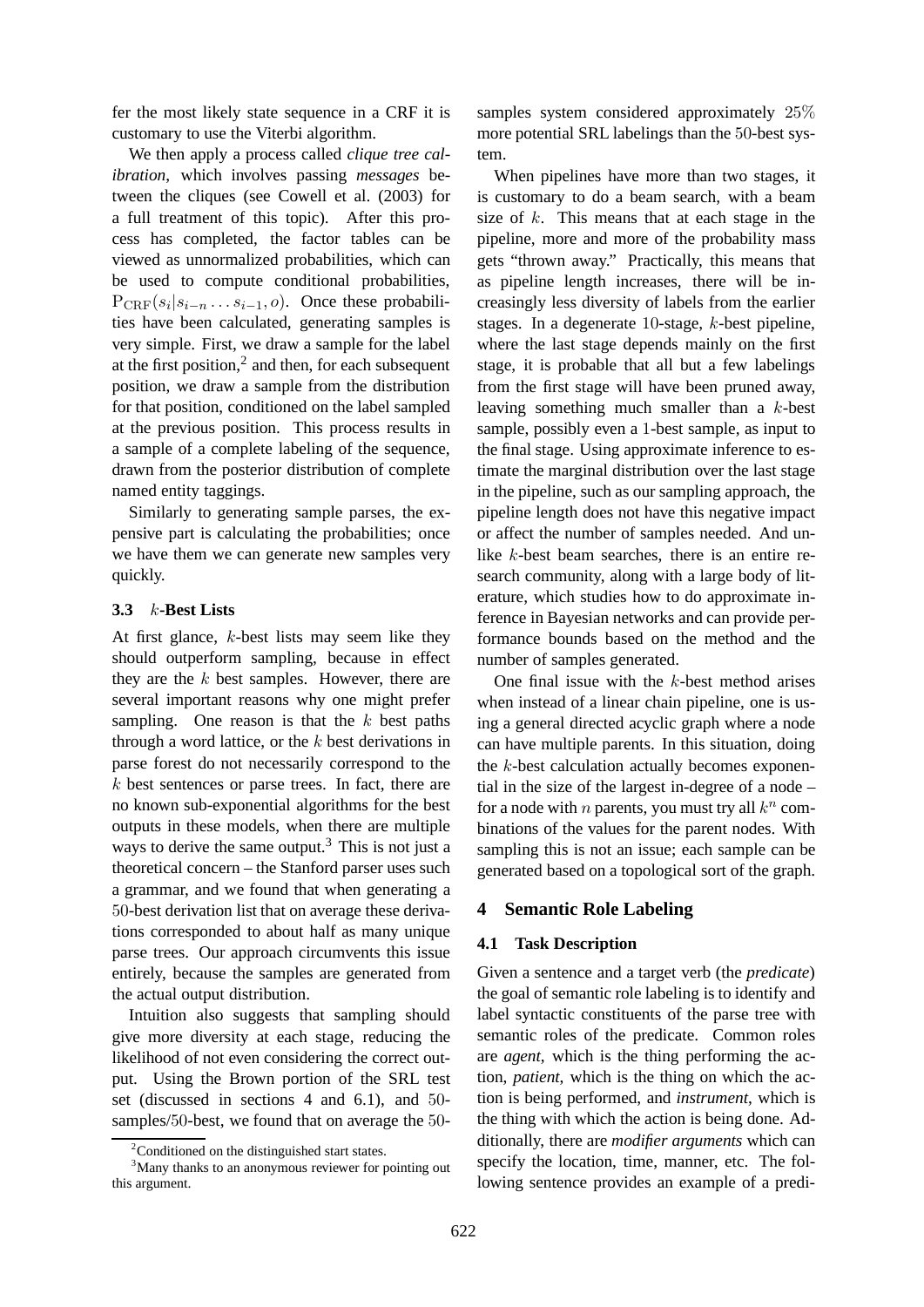cate and its arguments:

[The luxury auto maker] $_{agent}$  [last year] $_{temp}$  [sold] $_{pred}$  [1,214 cars] $_{patient}$ in [the  $\mathrm{U.S}\rangle_{location}$ .

Semantic role labeling is a key component for systems that do question answering, summarization, and any other task which directly uses a semantic interpretation.

#### **4.2 System Description**

We modified the system described in Haghighi et al. (2005) and Toutanova et al. (2005) to test our method. The system uses both local models, which score subtrees of the entire parse tree independently of the labels of other nodes not in that subtree, and joint models, which score the entire labeling of a tree with semantic roles (for a particular predicate).

First, the task is separated into two stages, and local models are learned for each. At the first stage, the *identification stage*, a classifier labels each node in the tree as either *ARG*, meaning that it is an argument (either core or modifier) to the predicate, or *NONE*, meaning that it is not an argument. At the second stage, the *classification stage*, the classifier is given a set of arguments for a predicate and must label each with its semantic role.

Next, a Viterbi-like dynamic algorithm is used to generate a list of the  $k$ -best joint (identification and classification) labelings according to the local models. The algorithm enforces the constraint that the roles should be non-overlapping. Finally, a joint model is constructed which scores a completely labeled tree, and it is used to re-rank the kbest list. The separation into local and joint models is necessary because there are an exponential number of ways to label the entire tree, so using the joint model alone would be intractable. Ideally, we would want to use approximate inference instead of a k-best list here as well. Particle filtering would be particularly well suited - particles could be sampled from the local model and then reweighted using the joint model. Unfortunately, we did not have enough time modify the code of (Haghighi et al., 2005) accordingly, so the  $k$ -best structure remained.

To generate samples from the SRL system, we take the scores given to the  $k$ -best list, normalize them to sum to 1, and sample from them. One consequence of this, is that any labeling not on the k-best list has a probability of 0.

## **5 Recognizing Textual Entailment**

## **5.1 Task Description**

In the task of recognizing textual entailment (RTE), also commonly referred to as robust textual inference, you are provided with two passages, a *text* and a *hypothesis*, and must decide whether the hypothesis can be inferred from the text. The term *robust* is used because the task is not meant to be domain specific. The term *inference* is used because this is not meant to be logical entailment, but rather what an intelligent, informed human would infer. Many NLP applications would benefit from the ability to do robust textual entailment, including question answering, information retrieval and multi-document summarization. There have been two PASCAL workshops (Dagan et al., 2005) with shared tasks in the past two years devoted to RTE. We used the data from the 2006 workshop, which contains 800 text-hypothesis pairs in each of the test and development sets<sup>4</sup> (there is no training set). Here is an example from the development set from the first RTE challenge:

**Text:** *Researchers at the Harvard School of Public Health say that people who drink coffee may be doing a lot more than keeping themselves awake – this kind of consumption apparently also can help reduce the risk of diseases.*

#### **Hypothesis:** *Coffee drinking has health benefits.*

The positive and negative examples are balanced, so the baseline of guessing either all *yes* or all *no* would score 50%. This is a hard task – at the first challenge no system scored over 60%.

#### **5.2 System Description**

MacCartney et al. (2006) describe a system for doing robust textual inference. They divide the task into three stages – linguistic analysis, graph alignment, and entailment determination. The first of these stages, *linguistic analysis* is itself a pipeline of parsing and named entity recognition. They use the syntactic parse to (deterministically) produce a typed dependency graph for each sentence. This pipeline is the one we replace. The second stage, *graph alignment* consists of trying to find good alignments between the typed dependency graphs

<sup>&</sup>lt;sup>4</sup>The dataset and further information from both challenges can be downloaded from *http://www.pascalnetwork.org/Challenges/RTE2/Datasets/*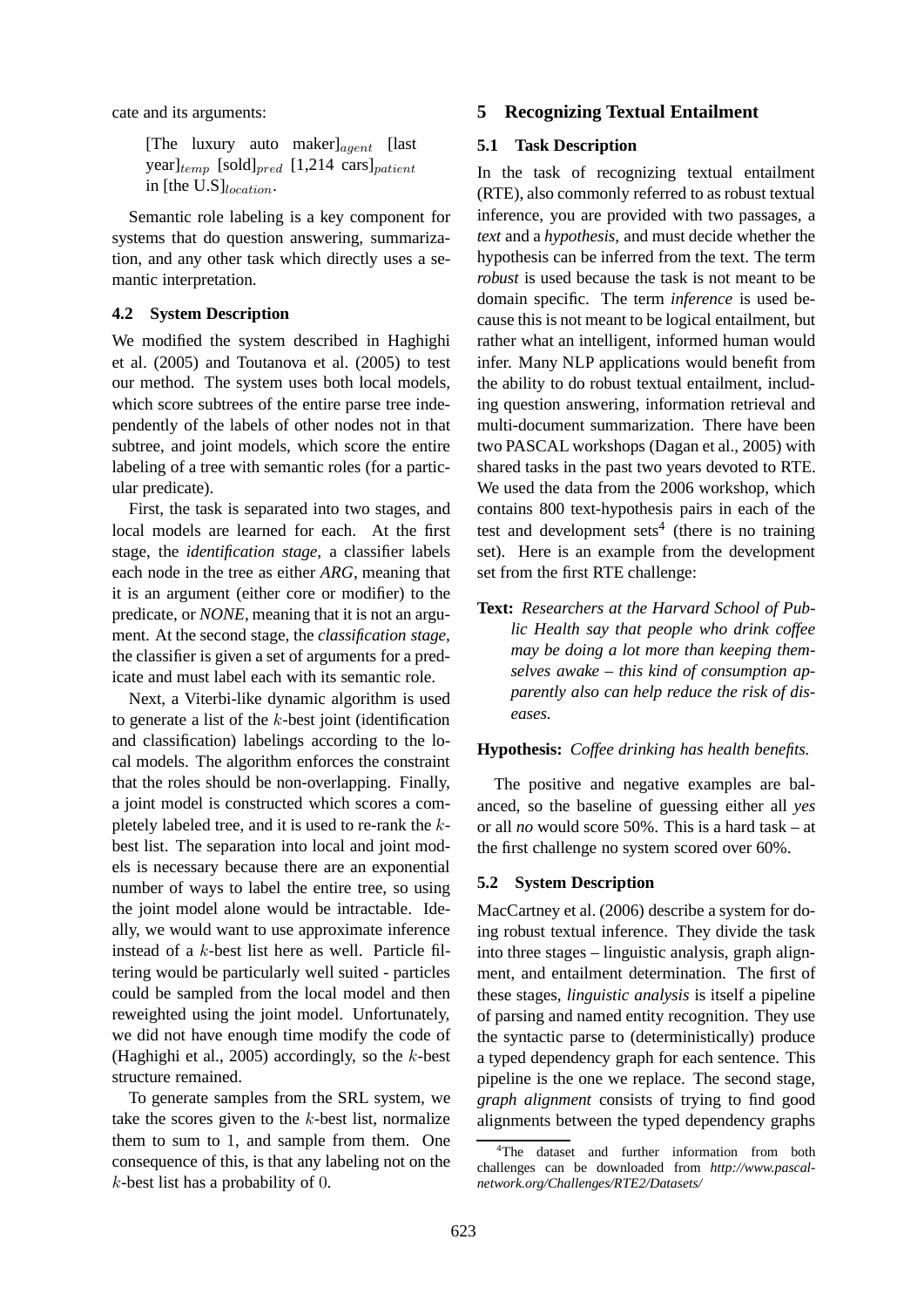

Figure 2: The pipeline for recognizing textual entailment.

for the text and hypothesis. Each possible alignment has a score, and the alignment with the best score is propagated forward. The final stage, *entailment determination*, is where the decision is actually made. Using the score from the alignment, as well as other features, a logistic model is created to predict entailment. The parameters for this model are learned from development data.<sup>5</sup> While it would be preferable to sample possible alignments, their system for generating alignment scores is not probabilistic, and it is unclear how one could convert between alignment scores and probabilities in a meaningful way.

Our modified linguistic analysis pipeline does NER tagging and parsing (in their system, the parse is dependent on the NER tagging because some types of entities are pre-chunked before parsing) and treats the remaining two sections of their pipeline, the alignment and determination stages, as one final stage. Because the entailment determination stage is based on a logistic model, a probability of entailment is given and sampling is straightforward.

#### **6 Experimental Results**

In our experiments we compare the greedy pipelined approach with our sampling pipeline approach.

## **6.1 Semantic Role Labeling**

For the past two years CoNLL has had shared tasks on SRL (Carreras and Màrquez (2004) and Carreras and Màrquez (2005)). We used the CoNLL 2005 data and evaluation script. When evaluating semantic role labeling results, it is common to present numbers on both the core arguments (i.e., excluding the modifying arguments) and all arguments. We follow this convention and present both sets of numbers. We give precision,

| <b>SRL Results – Penn Treebank Portion</b> |           |        |           |  |
|--------------------------------------------|-----------|--------|-----------|--|
| <b>Core Args</b>                           | Precision | Recall | F-measure |  |
| Greedy                                     | 79.31%    | 77.7%  | 78.50%    |  |
| K-Best                                     | 80.05%    | 78.45% | 79.24%    |  |
| Sampling                                   | 80.13%    | 78.25% | 79.18%    |  |
| <b>All Args</b>                            | Precision | Recall | F-measure |  |
| Greedy                                     | 78.49%    | 74.77% | 76.58%    |  |
| K-Best                                     | 79.58%    | 74.90% | 77.16%    |  |
| Sampling                                   | 79.81%    | 74.85% | 77.31%    |  |
| <b>SRL Results - Brown Portion</b>         |           |        |           |  |
|                                            |           |        |           |  |
| <b>Core Args</b>                           | Precision | Recall | F-measure |  |
| Greedy                                     | 68.28%    | 67.72% | 68.0%     |  |
| K-Best                                     | 69.25%    | 69.02% | 69.13%    |  |
| Sampling                                   | 69.35%    | 68.93% | 69.16%    |  |
| <b>All Args</b>                            | Precision | Recall | F-measure |  |
| Greedy                                     | 66.6%     | 60.45% | 63.38%    |  |
| K-Best                                     | 68.82%    | 61.03% | 64.69%    |  |

Table 1: Results for semantic role labeling task. The sampled numbers are averaged over several runs, as discussed.

recall and F-measure, which are based on the number of arguments correctly identified. For an argument to be correct both the span and the classification must be correct; there is no partial credit.

To generate sampled parses, we used the Stanford parser (Klein and Manning, 2003). The CoNLL data comes with parses from Charniak's parser (Charniak, 2000), so we had to re-parse the data and retrain the SRL system on these new parses, resulting in a lower baseline than previously presented work. We choose to use Stanford's parser because of the ease with which we could modify it to generate samples. Unfortunately, its performance is slightly below that of the other parsers.

The CoNLL data has two separate test sets; the first is section 23 of the Penn Treebank (PTB), and the second is "fresh sentences" taken from the Brown corpus. For full results, please see Table 1. On the Penn Treebank portion we saw an absolute F-score improvement of 0.7% on both core and all arguments. On the Brown portion of the test set we saw an improvement of 1.25% on core and 1.16% on all arguments. In this context, a gain of over 1% is quite large: for instance, the scores for the top 4 systems on the Brown data at CoNLL 2005 were within 1% of each other. For both portions, we generated 50 samples, and did this 4 times, averaging the results. We most likely saw better performance on the Brown portion than the PTB portion because the parser was trained on the Penn Treebank training data, so the most likely parses will be of higher quality for the PTB portion of the test data than for the Brown portion. We also

<sup>&</sup>lt;sup>5</sup>They report their results on the first PASCAL dataset, and use only the development set from the first challenge for learning weights. When we test on the data from the second challenge, we use all data from the first challenge and the development data from the second challenge to learn these weights.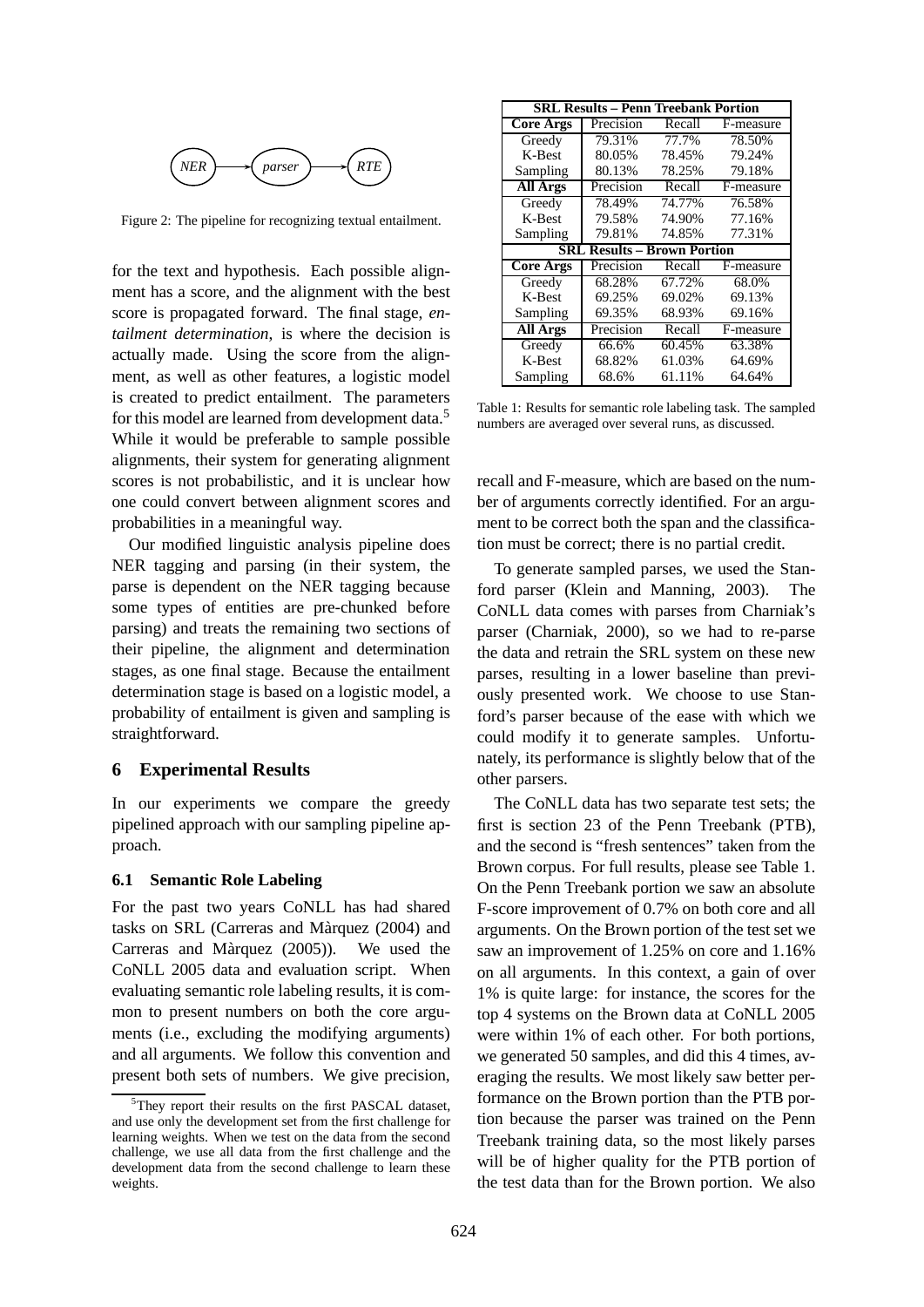| <b>RTE Results</b> |          |                          |  |
|--------------------|----------|--------------------------|--|
|                    | Accuracy | <b>Average Precision</b> |  |
| Greedy             | 59.13%   | 59.91%                   |  |
| Sampling           | 60.88%   | 61.99%                   |  |

Table 2: Results for recognizing textual entailment. The sampled numbers are averaged over several runs, as discussed.

ran the pipeline using a 50-best list, and found the two results to be comparable.

## **6.2 Textual Entailment**

For the second PASCAL RTE challenge, two different types of performance measures were used to evaluate labels and confidence of the labels for the text-hypothesis pairs. The first measure is accuracy – the percentage of correct judgments. The second measure is *average precision*. Responses are sorted based on entailment confidence and then average precision is calculated by the following equation:

$$
\frac{1}{R} \sum_{i=1}^{n} E(i) \frac{\text{# correct up to pair } i}{i}
$$
 (5)

where *n* is the size of the test set,  $R$  is the number of positive (entailed) examples,  $E(i)$  is an indicator function whose value is 1 if the ith pair is entailed, and the is are sorted based on the entailment confidence. The intention of this measure is to evaluate how well calibrated a system is. Systems which are more confident in their correct answers and less confident in their incorrect answers will perform better on this measure.

Our results are presented in Table 2. We generated 25 samples for each run, and repeated the process 7 times, averaging over runs. Accuracy was improved by 1.5% and average precision by 2%. It does not come as a surprise that the average precision improvement was larger than the accuracy improvement, because our model explicitly estimates its own degree of confidence by estimating the posterior probability of the class label.

## **7 Conclusions and Future Work**

We have presented a method for handling language processing pipelines in which later stages of processing are conditioned on the results of earlier stages. Currently, common practice is to take the best labeling at each point in a linguistic analysis pipeline, but this method ignores information about alternate labelings and their likelihoods. Our approach uses all of the information available,

and has the added advantage of being extremely simple to implement. By modifying your subtasks to generate samples instead of the most likely labeling, our method can be used with very little additional overhead. And, as we have shown, such modifications are usually simple to make; further, with only a "small" (polynomial) number of samples  $k$ , under mild assumptions the classification error obtained by the sampling approximation approaches that of exact inference. (Ng and Jordan, 2001) In contrast, an algorithm that keeps track only of the k-best list enjoys no such theoretical guarantee, and can require an exponentially large value for  $k$  to approach comparable error. We also note that in practice, k-best lists are often more complicated to implement and more computationally expensive (e.g. the complexity of generating  $k$  sample parses or CRF outputs is substantially lower than that of generating the k best parse derivations or CRF outputs).

The major contribution of this work is not specific to semantic role labeling or recognizing textual entailment. We are proposing a general method to deal with all multi-stage algorithms. It is common to build systems using many different software packages, often from other groups, and to string together the 1-best outputs. If, instead, all NLP researchers wrote packages which can generate samples from the posterior, then the entire NLP community could use this method as easily as they can use the greedy methods that are common today, and which do not perform as well.

One possible direction for improvement of this work would be to move from a Bayesian network to an undirected Markov network. This is desirable because influence should be able to flow in both directions in this pipeline. For example, the semantic role labeler should be able to tell the parser that it did not like a particular parse, and this should influence the probability assigned to that parse. The main difficulty here lies in how to model this reversal of influence. The problem of using parse trees to help decide good semantic role labelings is well studied, but the problem of using semantic role labelings to influence parses is not. Furthermore, this requires building joint models over adjacent nodes, which is usually a nontrivial task. However, we feel that this approach would improve performance even more on these pipelined tasks and should be pursued.